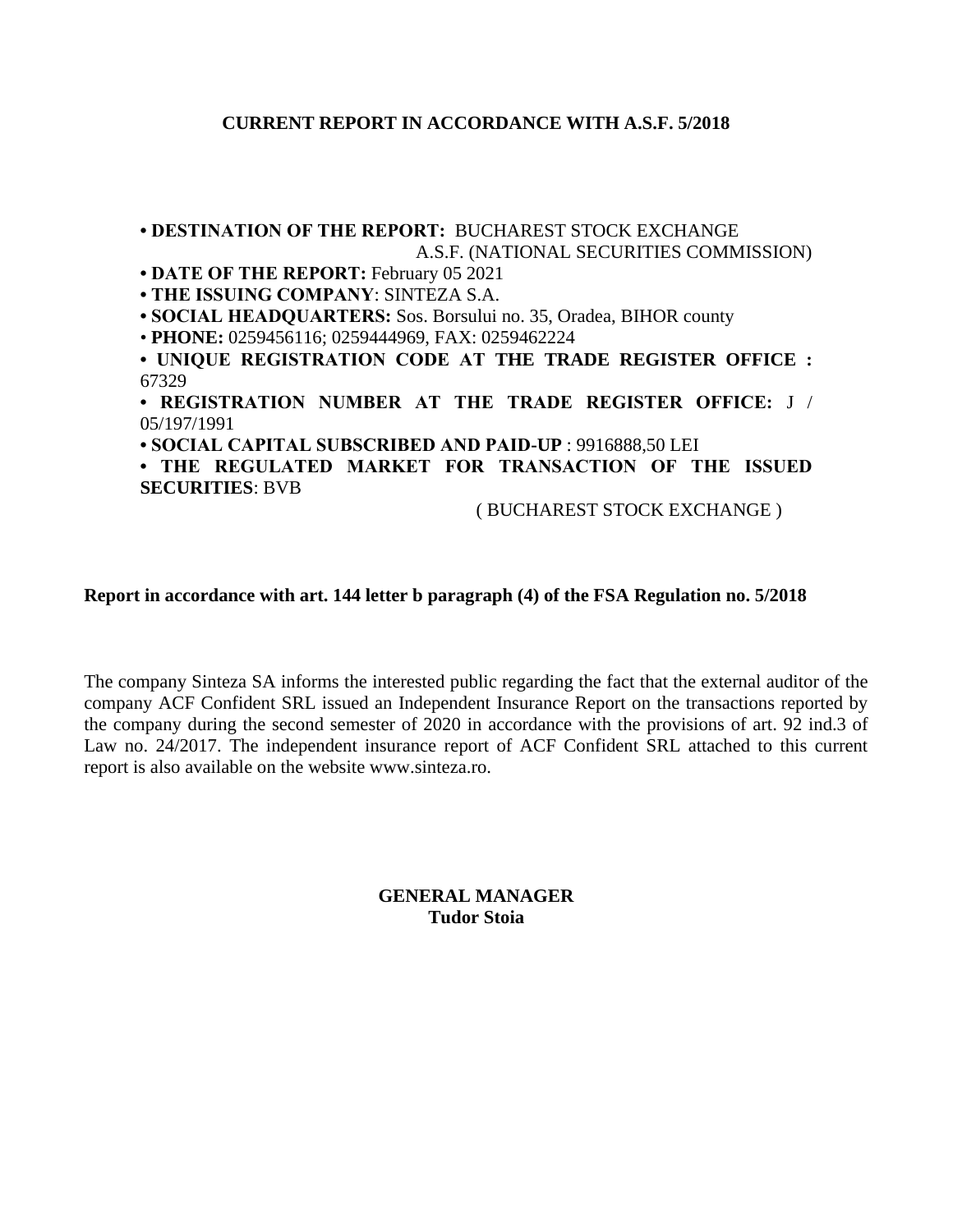**ACF Confident SRL** Oradea, str. Dimitrie Cantemir 24-26 Tel / fax 0359 800586 confidentaudit@yahoo.com Electronic Public Registry (RPE) ASPAAS: FA 777

Independent insurance report issued in accordance with Regulation no. 5/2018 of the Financial Supervisory Authority

**To: Board of Directors of Sinteza S.A.**

#### **Purpose of the Report**

We were contracted by Societatea Sinteza S.A. to report based on the requirements of Law no. 24/2017 on issuers of financial instruments and market operations, as subsequently amended and supplemented (hereinafter referred to as "Law 24/2017") on the information included in the attached current reports dated 11.08.2020 and 21.12.2020 (hereinafter referred to as "Current reports"), which were prepared by the Company in accordance with the requirements of Article  $92 \land 3$  of Law no. 24/2017 and with the provisions of the FSA Regulation no. 5/2018 of the Financial Supervisory Authority (hereinafter referred to as "ASF") to report to the Financial Supervisory Authority ("ASF") and the Bucharest Stock Exchange ("BVB") for the period July 1, 2020- 31.12.2020, under the form of a limited insurance conclusion.

#### **The specific purpose**

Our report is for the sole purpose of the first paragraph of this report, and is prepared for the information of the Company, BVB and ASF and will not be used for any other purpose. Our report must not be considered appropriate for use by any party wishing to acquire rights with us, other than the Company, for any purpose or in any context.

Any party other than the Company that obtains access to or a copy of our report and chooses to rely on our report (or part of it) will do so at its own risk. Our commitment was made in order to be able to report those issues that we need to report in an independent limited insurance report, and not for other purposes. This report relates only to the elements specified in this report and does not extend to the financial statements or other reports issued by the Company, considered individually or as a whole.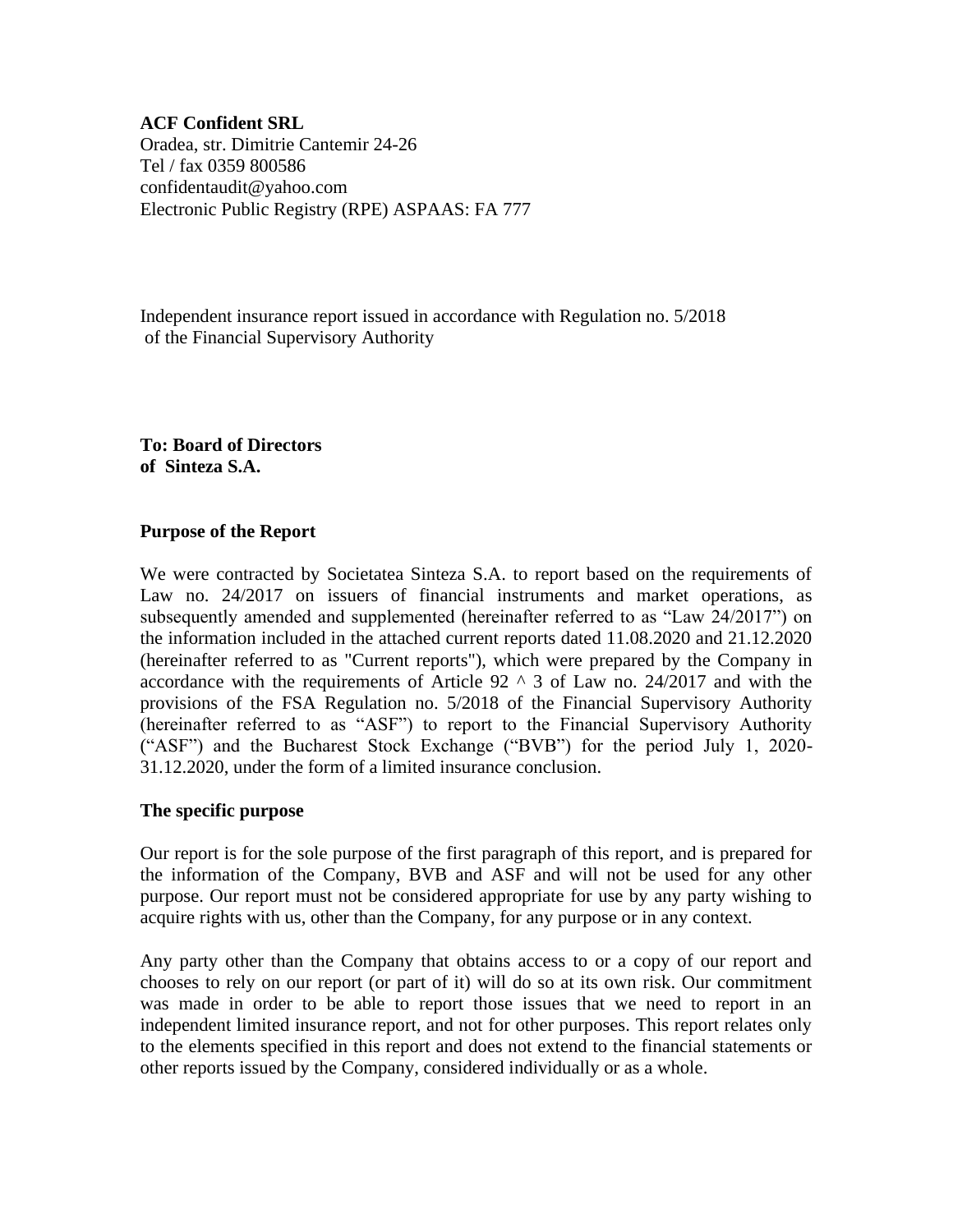#### **Responsibilities of the Company's management**

The Company's management is responsible for drawing up the current Reports and concluding the reported transactions in accordance with the requirements of Law no. 24/2017 and of the FSA Regulation no. 5/2018, with subsequent amendments and completions. Also, the Company's management has the responsibility to design, implement and maintain internal controls that allow the preparation of current Reports, so that they are free from significant misstatement due to fraud or error. The Company's management is also responsible for ensuring that the supporting documents underlying the preparation of current Reports, as well as the evidence provided to the auditor, are complete, correct and justified.

#### **Auditor's responsibilities**

Our limited assurance mission was conducted in accordance with International Standards on Insurance Commitments, namely ISAE 3000 (revised) "International Standard on Assurance Assignments, Other Than Auditing or Reviewing Historical Financial Information". These regulations require us to comply with the Code of Ethics and Independence Standards, to plan and carry out the assurance mission, so as to obtain limited assurance on the current Reports.

We apply the International Quality Control Standard 1 ("ISQC 1") and, as a result, maintain a sound quality control system, including policies and procedures that document compliance with relevant ethical and professional standards and requirements in applicable laws or regulations.

We comply with the independence and other ethical requirements of the International Code of Ethics for Professional Accountants (including the International Standards on Independence) issued by the International Accounting Standards Board ("IESBA Code"), which sets out the fundamental principles of integrity, objectivity, professional competence and due attention, confidentiality and professional behavior.

The procedures selected depend on the auditor's professional judgment and our understanding of the reported transactions included in the Current Reports and other circumstances of the engagement, as well as our considerations regarding areas where material misstatement may occur. In obtaining an understanding of the reported transaction included in the Current Reports, we considered the process used by the Company to conclude transactions and to prepare and present the current report, in accordance with the requirements of Law 24/2017 and FSA Regulation no. 5/2018 to establish the relevant insurance procedures in the given circumstances, but not for the purpose of expressing a conclusion on the effectiveness of the Company's process or internal control for concluding the reported transaction, included in the Current Reports and for preparing and submitting the attached Current Reports.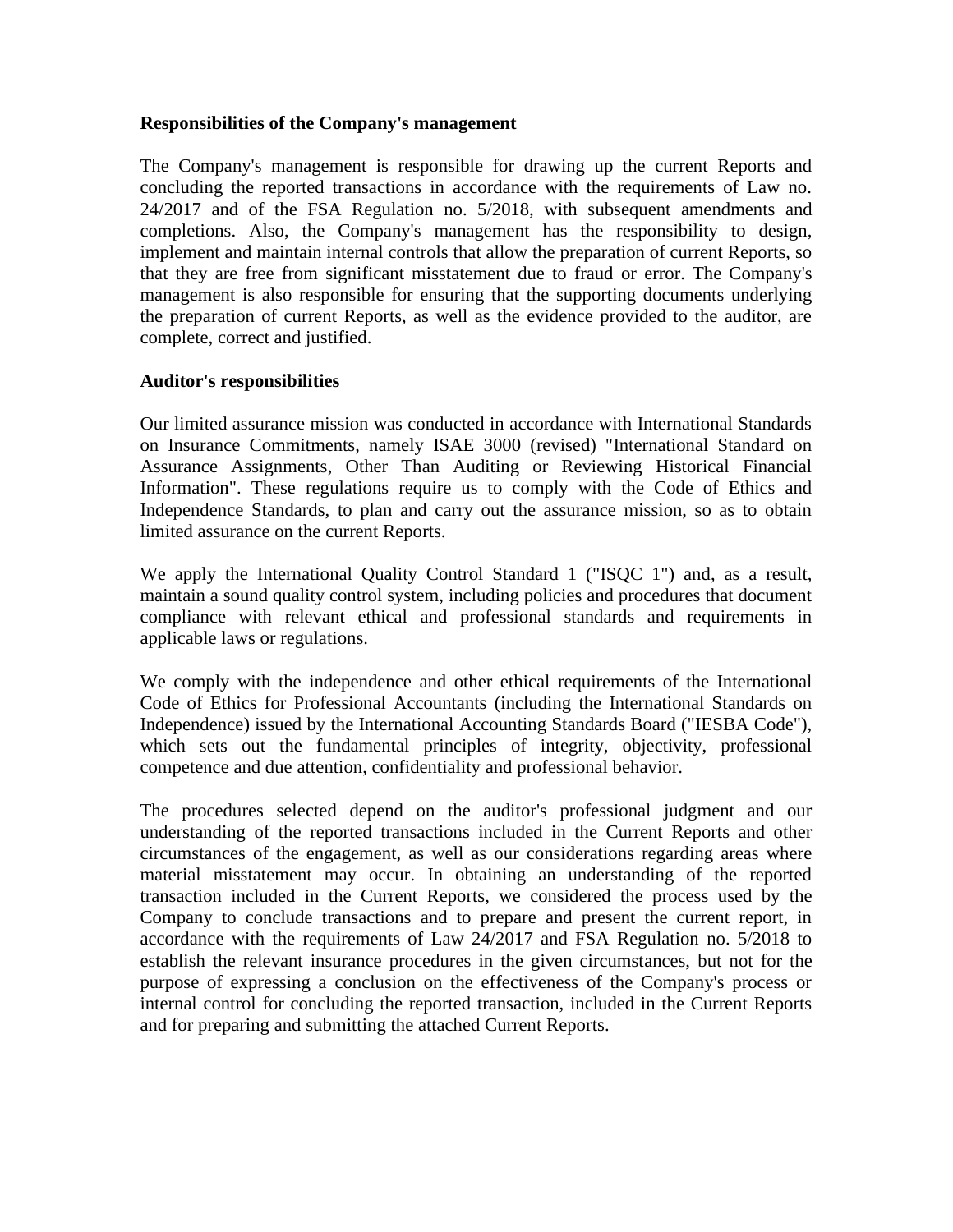The procedures include, in particular, interviews with the staff responsible for financial reporting and risk management, as well as additional procedures, which aim to obtain evidence on the information included in the current Reports.

The procedures for obtaining evidence under a limited insurance commitment differ in nature and placement over time, and are more limited in scope than in a reasonable insurance commitment. Consequently, the level of insurance obtained in a limited insurance commitment is considerably lower than that which would have been obtained if a reasonable insurance commitment had been made.

Regarding the current Reports of the Company, in order to evaluate the correct and justified nature of the reported transactions, we performed the following procedures:

1) We have obtained from the Company the attached Current Reports, related to the audited period and the details of the transactions included in these Reports.

2) We have verified that the persons approving these Current Reports are the authorized representatives of the Company and we have requested the list of authorized signatures.

3) For the analyzed transactions, presented in the current Reports, we determined whether their details correspond in all significant aspects with the information included in the contracts, made available to us and if they were signed by the Company's representatives, according to the list of authorized signatures provided to us. . Where appropriate, we compared whether the details included in the Current Reports correspond to the documentation related to the respective contracts: the parties who signed the supporting documents; the date on which the documentation was signed and its nature; description of the type of services indicated in the documentation; the total value realized or estimated of the contracts and, the guarantees constituted and the stipulated penalties, the terms and the method of payment, as well as the related contractual conditions.

4) For the analyzed transactions, we compared whether the details presented in the attached Current Reports correspond to the information we obtained from the interviews with the Company's management, as well as to other documents attached to the contracts, as appropriate.

5) For the transactions analyzed, regarding the interest established for loans between the Company and related parties, we discussed with the Company's management how these interests were established and whether, on a case-by-case basis, the agreed interest rates correspond to those used in contractual relations with other parties (third parties), for similar services and respectively if the related contracts are approved by the Board of Directors.

The interest rates established in the loan agreements were compared with the average interest rates published by the National Bank of Romania in the monthly Bulletin of July 2020 for loans in EUR and RON granted to non-financial companies.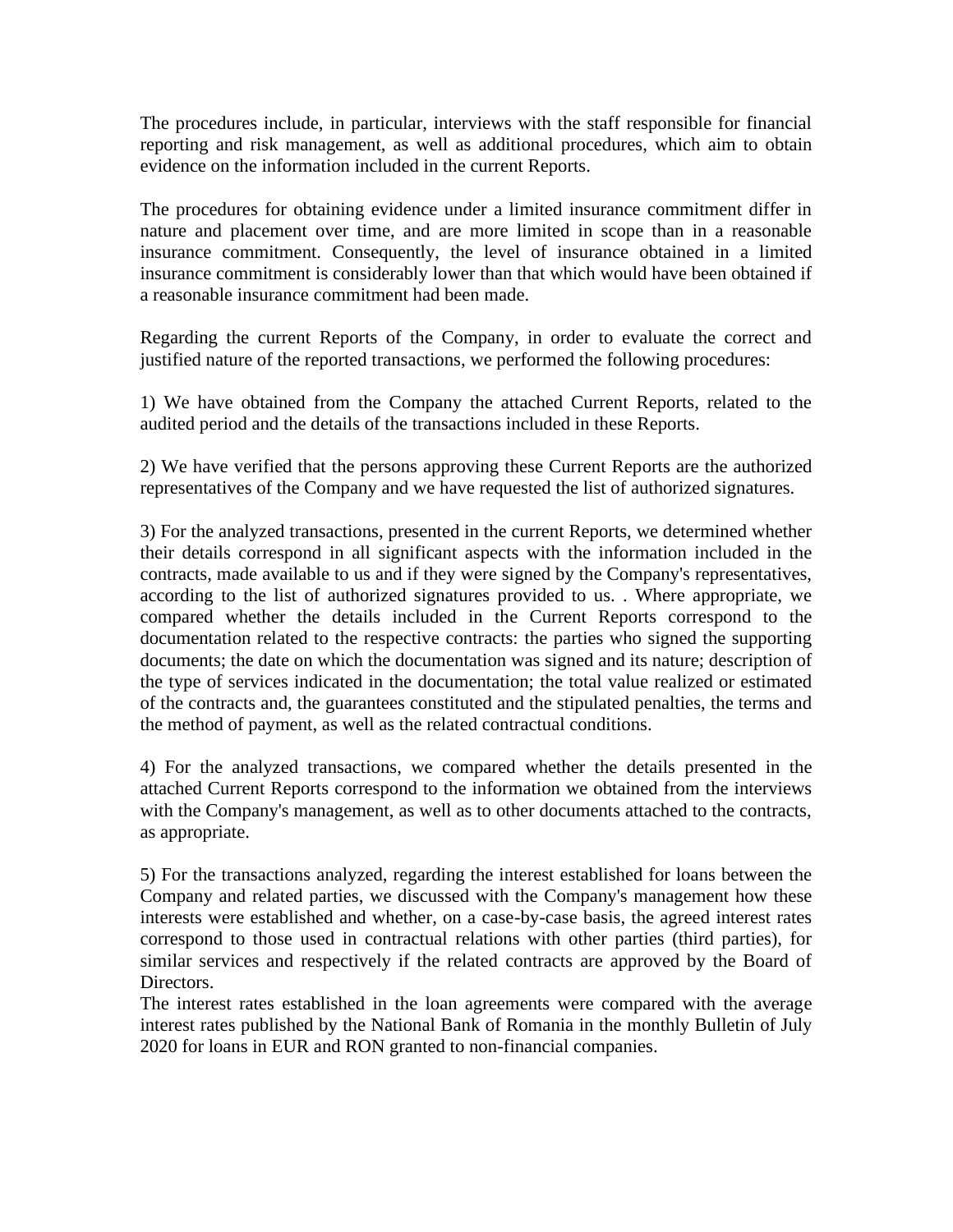Our procedures were performed exclusively on the transactions included in the attached Current Reports, which refer to the period July 1, 2020 - December 31, 2020. We did not perform any procedure to verify that the Current Reports include all transactions that the Company must report under Article  $92 \land 3$  of Law no. 24/2017 for this period.

# **Conclusion**

Our conclusion is based on and taking into account the issues presented in this independent limited liability report.

Based on the procedures described above and the evidence obtained, we did not become aware of any aspect that would lead us to consider that:

a) The information included in the attached Current Reports is not consistent in all material respects with the supporting documents made available to us by the Company;

b) The information included in the attached Current Reports does not comply in all significant aspects with the requirements of Law 24/2017 and FSA Regulation no. 5/2018, regarding the parties who signed the supporting documents; the date on which the documentation was signed and its nature; description of the type of services indicated in the documentation; the total amount realized or estimated of the contracts and, where applicable, the guarantees provided and the penalties stipulated, the terms and method of payment; as well as the related contractual conditions.

c) The contracts related to the reported and analyzed transactions were not duly authorized by the Company's representatives and were not approved by the Board of Directors.

d) The prices agreed between the parties were not accepted by mutual agreement on the basis of the type of services and other terms and conditions stipulated, as the case may be, in the agreements between the parties and were not determined in accordance with the criteria referred to in paragraph 5. from the list of procedures above.

Date: January 28, 2021

Place of issue: Oradea, Romania

In the name The name of the audit firm ACF Confident SRL Oradea, Str, Dimitrie Cantemir 24-26 RPE number: FA 777

Represented by: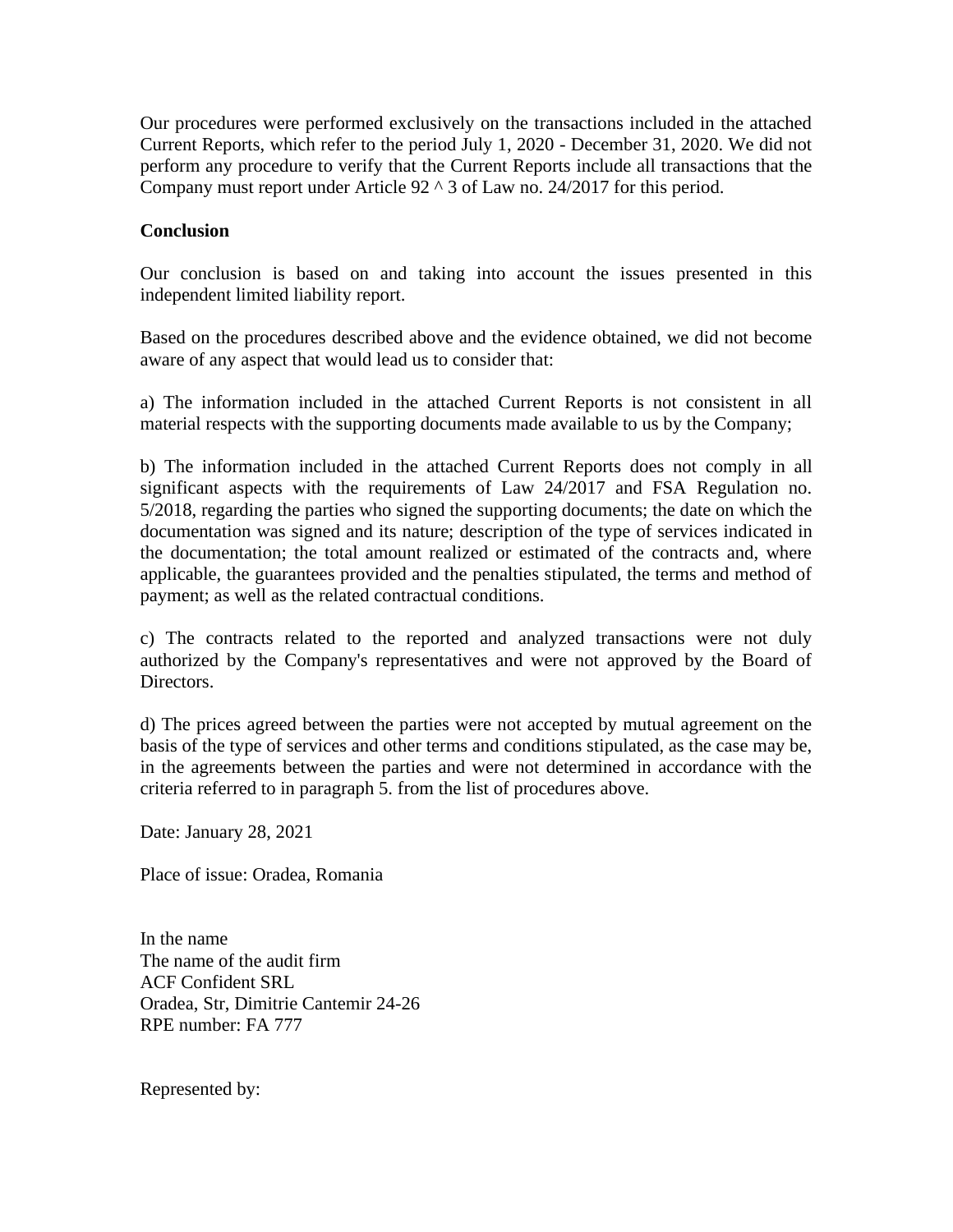Partner Urs Parasca- ASPAAS authorized financial auditor Registered at the Romanian Chamber of Financial Auditors ID card number RPE AF 1207

#### **Annex**

1. Current reports that are the subject of this limited insurance report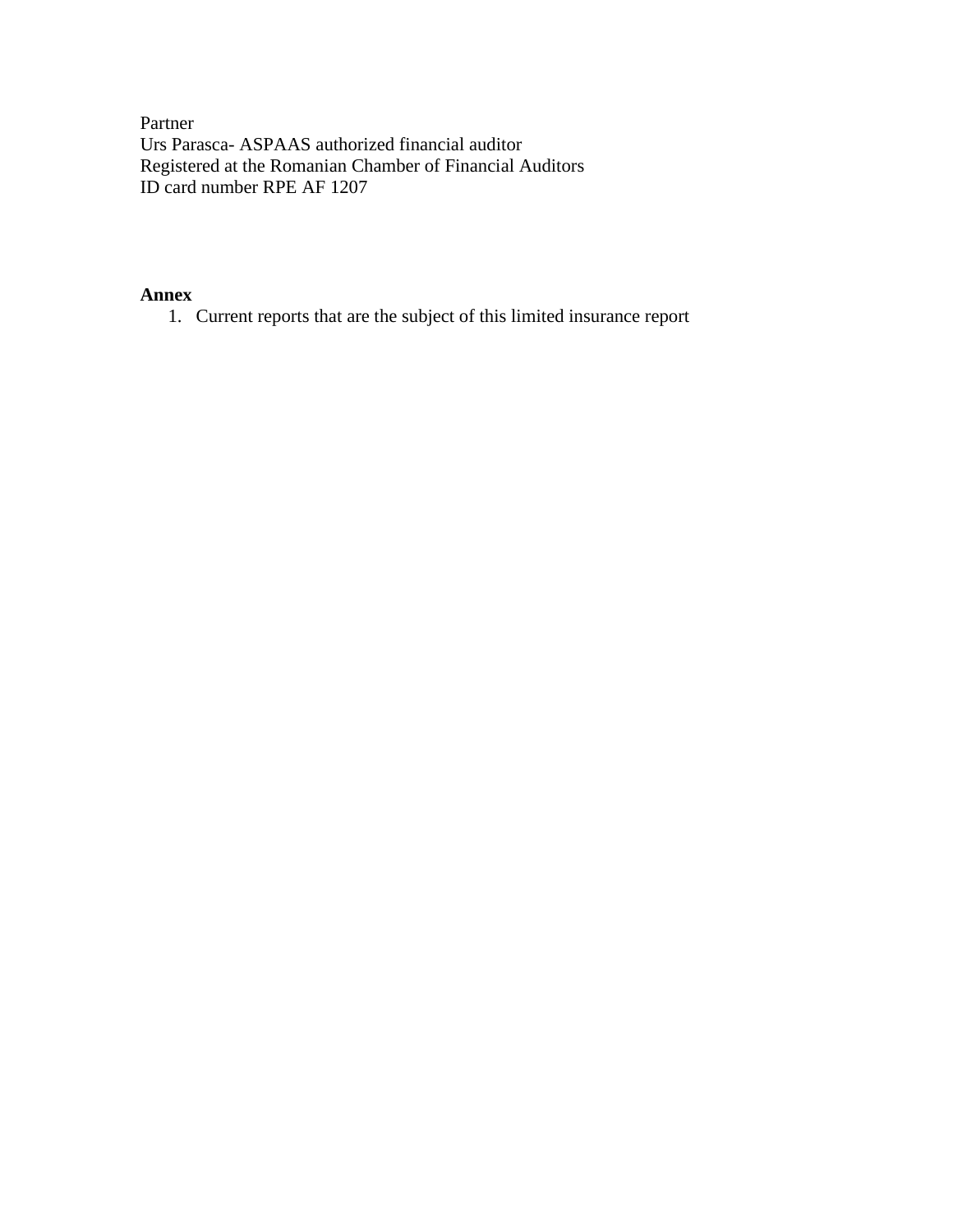#### **CURRENT REPORT ACCORDING TO THE REGULATION A.S.F. 5/2018**

#### **• DESTINATION OF THE REPORT:** BUCHAREST STOCK EXCHANGE A.S.F. (NATIONALSECURITIES COMMISSION)

#### **• DATE OF REPORT:** August 11 2020

**• THE ISSUING COMPANY:** SINTEZA S.A.

**• SOCIAL HEADQUARTERS:** Sos. Borsului nr.35, Oradea county BIHOR

**• PHONE:** 0259456116; 0259444969, FAX: 0259462224

**• UNIQUE REGISTRATION CODE AT THE TRADE REGISTER OFFICE :** 67329

**• REGISTRATION NUMBER AT THE TRADE REGISTER OFFICE:** J / 05/197/1991

**• SOCIAL CAPITAL SUBSCRIBED AND PAID-UP :** 9916888,50 LEI

**• THE REGULATED MARKET FOR TRANSACTION OF THE ISSUED SECURITIES** : BVB

( BUCHAREST STOCK EXCHANGE )

**IMPORTANT EVENT TO REPORT : Reporting on legal acts acording with art. 82 of the Law no.24/2017**

| No.<br>Crt.  | Company<br>the<br>concluded<br>legal act                   | Entity with wich Nature of the act<br>and the conclusion<br>the date | Object of the legal act                                                         | act or<br>legal<br>estimation | its | Total value of the Mutual liabilities<br>of the parties of<br>agreement | Guarantees<br>constituted,<br>penalties<br>stipulated | Payment<br>terms and<br>moders |
|--------------|------------------------------------------------------------|----------------------------------------------------------------------|---------------------------------------------------------------------------------|-------------------------------|-----|-------------------------------------------------------------------------|-------------------------------------------------------|--------------------------------|
| $\mathbf{1}$ | <b>Bank</b><br>Transilvania SA<br>Cluj Sucursala<br>Oradea | Add no. 16/2755/<br>07.08.2020<br>to the Contract<br>2755/2012       | Credit line extension<br>for current activity<br>over a period of 12<br>months; | 1.050.000 EUR;                |     | L,                                                                      | Warranties:                                           | Scadent<br>14.08.2021          |
|              |                                                            |                                                                      |                                                                                 |                               |     |                                                                         | 1. Movable mortgage no. 2755 / CES / 01 /             |                                |
|              |                                                            |                                                                      |                                                                                 |                               |     |                                                                         | 22.02.2012, amended and supplemented                  |                                |
|              |                                                            |                                                                      |                                                                                 |                               |     |                                                                         | by subsequent additional documents, on                |                                |
|              |                                                            |                                                                      |                                                                                 |                               |     |                                                                         | the receipts and balance of the current               |                                |
|              |                                                            |                                                                      |                                                                                 |                               |     |                                                                         | account and sub-accounts opened at Banca              |                                |
|              |                                                            |                                                                      |                                                                                 |                               |     |                                                                         | Transilvania.                                         |                                |
|              |                                                            |                                                                      |                                                                                 |                               |     |                                                                         | 2. The real estate mortgage on the building           |                                |
|              |                                                            |                                                                      |                                                                                 |                               |     |                                                                         | consisting of production and storage halls,           |                                |
|              |                                                            |                                                                      |                                                                                 |                               |     |                                                                         | administrative headquarters, outbuildings             |                                |
|              |                                                            |                                                                      |                                                                                 |                               |     |                                                                         | and the related land with an area of                  |                                |
|              |                                                            |                                                                      |                                                                                 |                               |     |                                                                         | 157,004 sqm (131846 - CF 204333 and                   |                                |
|              |                                                            |                                                                      |                                                                                 |                               |     |                                                                         | 25158 sqm - CF 204334, located in                     |                                |
|              |                                                            |                                                                      |                                                                                 |                               |     |                                                                         | Oradea, Soseaua Borșului No. 35,                      |                                |
|              |                                                            |                                                                      |                                                                                 |                               |     |                                                                         | registered in CF 204333 Oradea with                   |                                |
|              |                                                            |                                                                      |                                                                                 |                               |     |                                                                         | cadence number 204333 C1 to C49 and CF                |                                |
|              |                                                            |                                                                      |                                                                                 |                               |     |                                                                         | 204334 Oradea with cadastral number                   |                                |
|              |                                                            |                                                                      |                                                                                 |                               |     |                                                                         | 204334-C1;                                            |                                |
|              |                                                            |                                                                      |                                                                                 |                               |     |                                                                         | Interest and penalties:                               |                                |
|              |                                                            |                                                                      |                                                                                 |                               |     |                                                                         | The annual interest rate is 3.00% variable.           |                                |
|              |                                                            |                                                                      |                                                                                 |                               |     |                                                                         | It consists of the 6-month EURIBOR                    |                                |
|              |                                                            |                                                                      |                                                                                 |                               |     |                                                                         | index, calculated on 30.06.2020, ie 0.0%              |                                |
|              |                                                            |                                                                      |                                                                                 |                               |     |                                                                         | to which is added the Bank's margin of                |                                |
|              |                                                            |                                                                      |                                                                                 |                               |     |                                                                         | $3.00\%$ .                                            |                                |
|              |                                                            |                                                                      |                                                                                 |                               |     |                                                                         | The annual interest rate will be updated              |                                |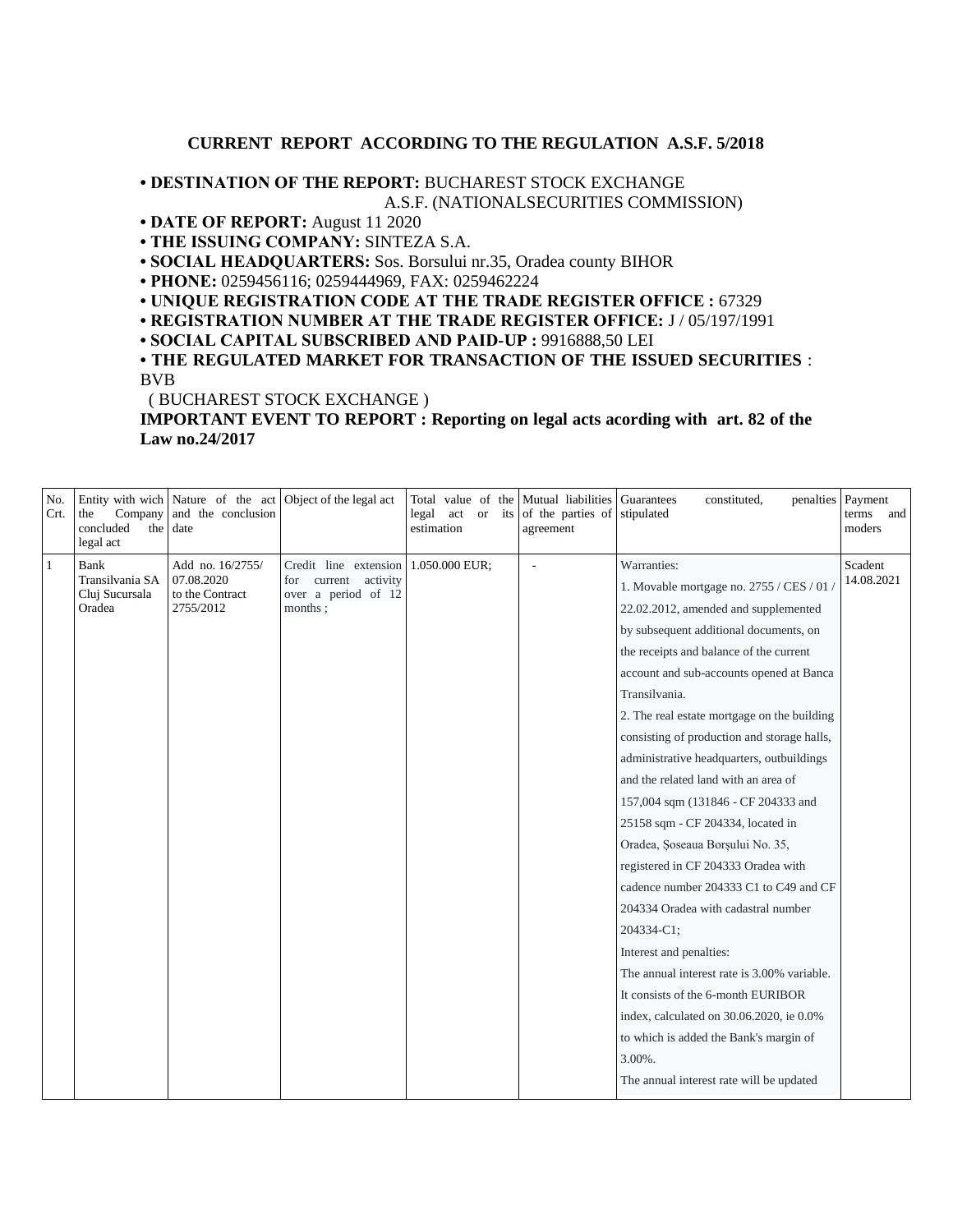|  |  | Quarterly on the first working day of the   |
|--|--|---------------------------------------------|
|  |  | calendar quarter with the official level of |
|  |  | the 6-month EURIBOR index calculated        |
|  |  | on the last working day of the previous     |
|  |  | calendar quarter.                           |
|  |  | Interest payment date, last day of each     |
|  |  | month and at the maturity of the loan. 360- |
|  |  | day interest calculation period.            |
|  |  |                                             |
|  |  | Penalty interest                            |
|  |  | 10% / year, represents the interest rate    |
|  |  | identified above that applies to any amount |
|  |  | due to the bank and not reimbursed at       |
|  |  | maturity starting with the due date and     |
|  |  | until the date of actual payment.           |
|  |  |                                             |

General Manager,<br>Lazaroae Mihail

**Financial Manager,**<br>Iovan Sanda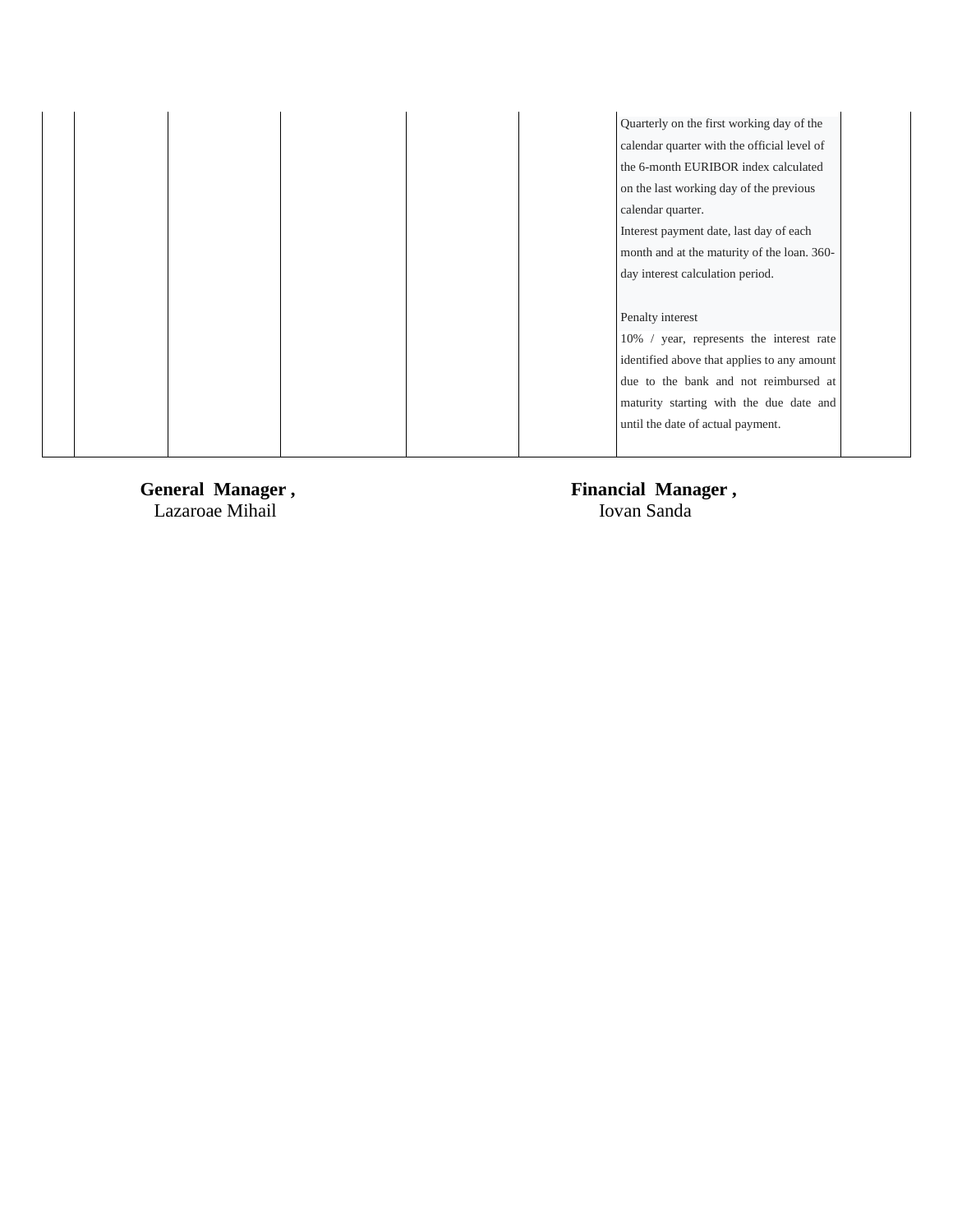#### **CURRENT REPORT ACCORDING TO THE REGULATION A.S.F. 5/2018**

**• DESTINATION OF THE REPORT:** BUCHAREST STOCK EXCHANGE A.S.F. (NATIONALSECURITIES COMMISSION)

**• DATE OF REPORT:** December 21 2020

**• THE ISSUING COMPANY:** SINTEZA S.A.

**• SOCIAL HEADQUARTERS:** Sos. Borsului nr.35, Oradea county BIHOR

**• PHONE:** 0259456116; 0259444969, FAX: 0259462224

**• UNIQUE REGISTRATION CODE AT THE TRADE REGISTER OFFICE :** 67329

**• REGISTRATION NUMBER AT THE TRADE REGISTER OFFICE:** J / 05/197/1991

**• SOCIAL CAPITAL SUBSCRIBED AND PAID-UP :** 9916888,50 LEI

**• THE REGULATED MARKET FOR TRANSACTION OF THE ISSUED SECURITIES** : BVB

( BUCHAREST STOCK EXCHANGE )

**IMPORTANT EVENT TO REPORT : Reporting legal acts according to art.92 ind 3 of Law 24/2017**

| No.<br>Crt.  | Entity<br>wich<br>Company<br>concluded<br>the<br>legal act | with Nature of the act and the Object of the legal Total value of the legal<br>the conclusion date                        | act                                                                                                                                     | act or its estimation | agreement      | Mutual liabilities Guarantees constituted,<br>of the parties of penalties stipulated                                                                                                                                                                                                                                                                                                                                                                                                                                                                                     | Payment<br>terms<br>and<br>moders |
|--------------|------------------------------------------------------------|---------------------------------------------------------------------------------------------------------------------------|-----------------------------------------------------------------------------------------------------------------------------------------|-----------------------|----------------|--------------------------------------------------------------------------------------------------------------------------------------------------------------------------------------------------------------------------------------------------------------------------------------------------------------------------------------------------------------------------------------------------------------------------------------------------------------------------------------------------------------------------------------------------------------------------|-----------------------------------|
| $\mathbf{1}$ | <b>PLATFORMA</b><br>ROCA S.A.<br><b>Bucharest</b>          | Add no. 1 / 20.08.2020<br>to the<br>Real Estate Mortgage<br>Loan Agreement<br>Authenticated under no.<br>386 / 25.02.2020 | Extension of the 300.000 EUR;<br>repayment term of<br>the<br>first<br>loan<br>tranche, the new<br>repayment term will<br>be 26.02.2021; |                       | $\overline{a}$ | Guarantees,<br>following real estate:<br>1. The building that<br>represents urban land,<br>with<br>of<br>an<br>area<br>131,846 sqm, located<br>in Oradea, Soseaua<br>Borsului, no. 35, Bihor<br>county, identified by<br>the cadastral number<br>204333 together with<br>the constructions from<br>cad.204333- C1<br>to<br>cad.204333-C49;<br>2. the building that<br>represents urban land,<br>with an area of 25,158<br>located<br>in<br>sqm,<br>Oradea,<br>Soseaua<br>Borsului, no. 35, Bihor<br>county, identified by<br>cadastral<br>number<br>204334 together with | the 26.02.2021.                   |